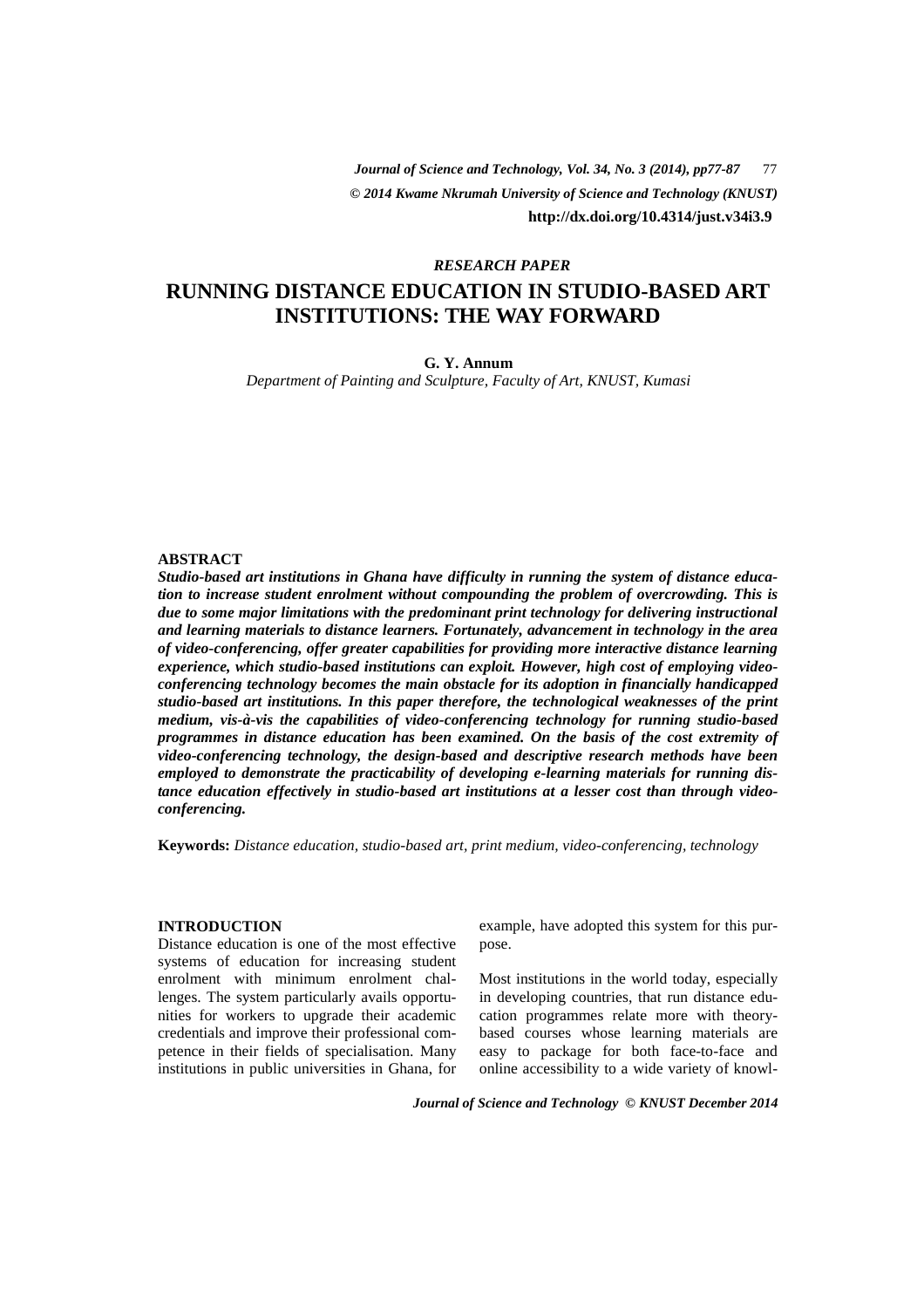edge seekers. The print technology has been the predominant mode for delivering instructional and learning materials of such theory-based courses to learners. Since this technology has the limitation of the capacity to deliver practical skills effectively to the learner, it has been very difficult for studio-based art institutions to introduce and run programmes in distance education. It is unimaginable how audio-visuals of practical demonstrations of techniques and styles for executing art projects can be delivered through the print medium.

As noted by Stewart (2006), teaching practical art courses by distance learning has always been a challenge for both teachers and students. Text-based subject disciplines present fewer problems than art courses in the online realm because art courses require that students create and submit visual materials for appraisal and comment. Power (2001) declares that a course in Art would be difficult to offer in e-education. He does not see art colleges, as candidates for electronic education because for him, seeing and touching art are not the same as seeing a picture online.

The focus of this article is to discuss the possibility of developing an appropriate Interactive Learning Material Delivery Technology (ILMDT) that can be adopted for the running of this system in studio-based art institutions, not withstanding the practical oriented nature of their courses of study. It must be emphasised here that there exist modern advanced technologies with the capabilities of actualizing the introduction of the system of distance education in practical oriented institutions where the presence of the instructor is always necessary to demonstrate practical working procedures to students. Video-conferencing, which uses telecommunication channels to mediate the communication process, is one of such technologies suitable for running computer-based distance education most efficiently than the widely favoured print medium.

#### **PRINT MEDIUM**

Undoubtedly, ILMDT is the key component that drives distance education for effective communication and transfer of knowledge (NIL, 2000). Unfortunately, running distance education programmes in most developing countries have not advanced regarding technological developments of relevance to the system. For example, all the state owned universities in Ghana run their distance educational programmes predominantly on the *print technology*. The technology is one of the oldest and most widely used forms of educational resources. They include books, pamphlets, magazines, single sheets and even newspapers. This medium can easily be distinguished from other forms of media by the fact that it is composed of leaves or sheets of paper on which the information is documented before compiling them as reading materials, books or printed learning materials.

A major limitation that accompanies this technology is its inability to maximize access to other categories of information, especially in the case of audio-visual documents. It cannot present motion materials effectively; as a result, they cannot engage all the senses of the user for a total learning experience. However, it is a medium that can be combined effectively with other forms of media to form multimedia packages (Beswick, 1975).

It is as a result of the above limitation that the print medium cannot be the appropriate learning material delivery medium for running distance education in a studio-based art institution. Should there be the need to include audiovisuals of practical demonstrations in a course material, there is no way that they can be delivered in the print form. This implies that in countries where the print technology is the prime delivery medium for running distance education, programmes that will require the active use of the sense of hearing and seeing as in the case of studio-based art courses, may not survive. Video-conferencing technology in this case would be the most appropriate.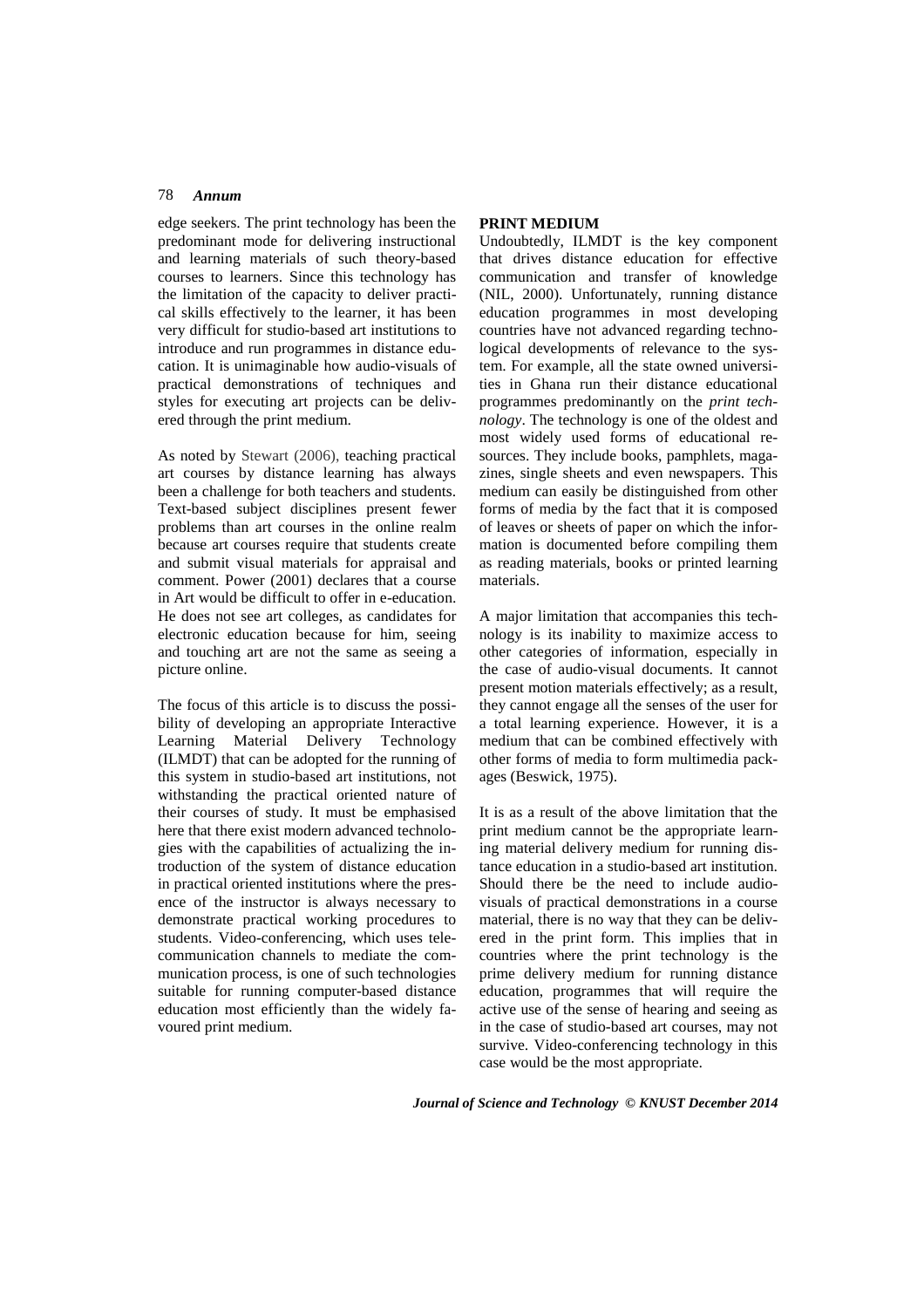## **VIDEO CONFERENCING TECHNOL-OGY**

McIsaac and Gunawardena (1996) once wrote that by the year 2000, many institutions would probably have adopted telecommunicationbased systems for the delivery of distance education to halt the over dominance of the print medium of the 1970's and the 1980's. True to this statement, today, more and more institutions that teach at a distance are moving toward multi-media systems integrating a combination of technologies both synchronous and asynchronous that meet learner needs. The most advanced being telecommunication-based medium with video-conferencing. The print medium however, has not been relegated to the doldrums, but continues to be used as supplementary in most telecommunications-based systems.

Video-conferencing technologies amalgamate television, video and sound technology as well as computers to enable instructors and students in different locations to see, hear and talk with one another. Video conferencing equipment can be set up on desks, with a camera and microphone to capture the person speaking and a monitor with a television-like screen and an inbuilt camera that allows the other person to see the person on the other line. In simple terms, the technology combines both telephone and television systems (Sawyer and Williams, 2005).

This technology, in the researcher's opinion could offer the best alternative means of teaching practical art at a distance because learners can always see instructors demonstrating procedures for practical execution. However, it could also pose financial and logistical challenges to institutions, which are financially handicapped. This is because as indicated by Sawyer and Williams (2005), it will require students owning personal computers equipped with in-built webcam and microphones and the establishment of learning centres equipped with video conferencing equipment. It will also necessitate consistent electricity power supply and a fast

and reliable internet connectivity that runs on fibre-optic cable technology. This will mean a high cost of education, which will eventually defeat the essence for the introduction of distance education.

# **THE WAY FORWARD**

If ILMDT is the key component that drives distance education for effective communication, then introducing it in studio art institutions, will be a daunting task to accomplish. This is because studio art courses always require practical demonstration of techniques and styles for executing projects. The presence of the instructor is always necessary in the teaching and learning environment. This obviously cannot be achieved through the print medium. Unless a virtual practical studio accompanies the delivery mode, it will be very difficult to employ the popular print medium as a means of transferring practical skills to distant learners. A consideration for Computer–based instructional and learning material delivery technology will offer the best alternative to the print technology.

An ILMDT meant for studio-based art institutions to run distance education should be such as to create a virtual art studio that can replicate a face-to-face environment. This is a major challenge that has to be surmounted if this system of education should be adopted. The technology must combine multimedia elements (sound, motion pictures, still pictures, quizzes and text documents) to help achieve learning objectives in practical dispensations.

#### **The nature of the delivery technology**

An experiment conducted by the researcher to develop a model instructional and learning material delivery technology yielded positive results. The uniqueness of this technology and its capabilities is what has been discussed below.

### **Main interface**

The interface of a digital technology to deliver motion/still pictures and text documents should feature a Menu bar to drop-down Menus, Table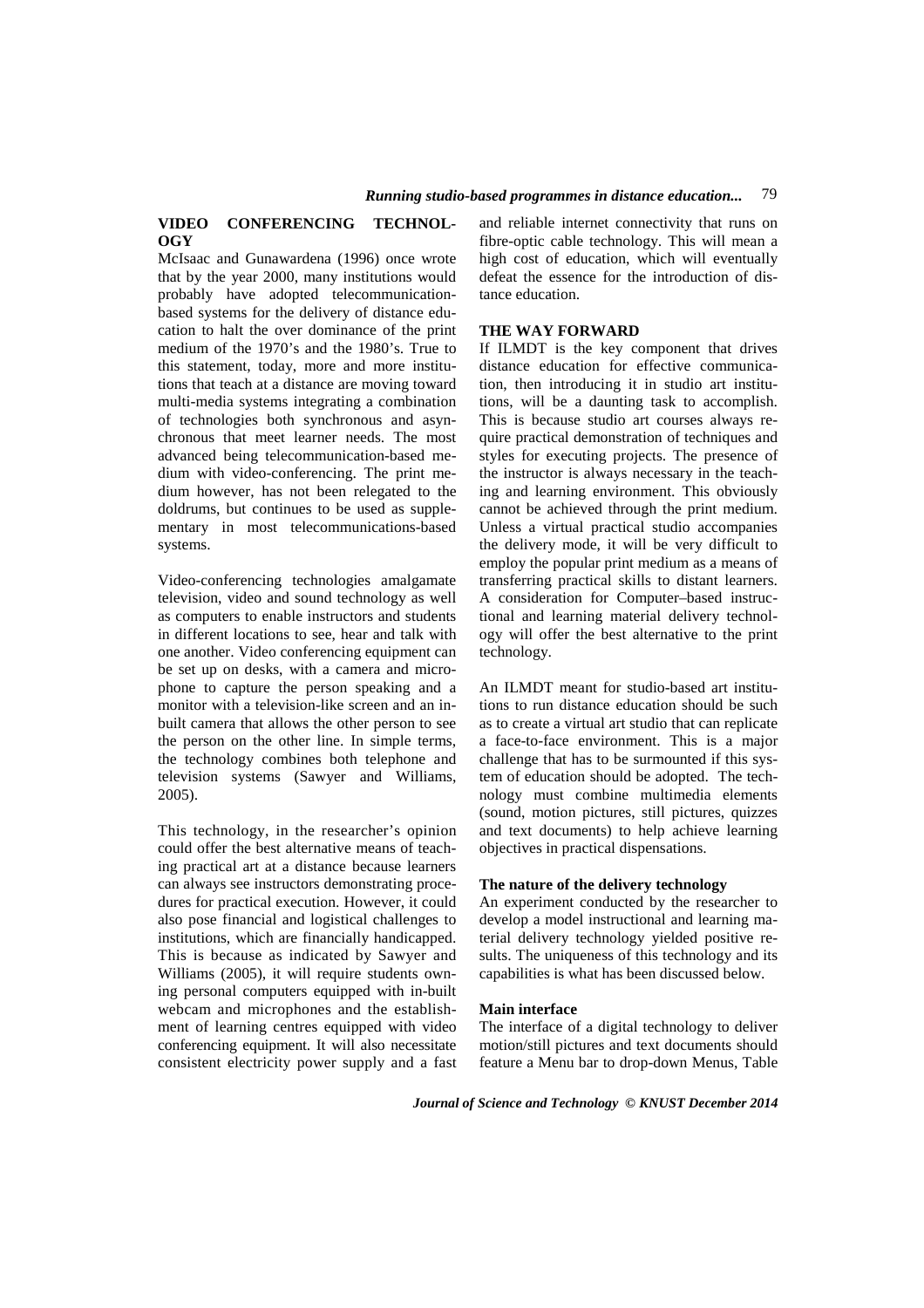of content panel to load all the topics for the study, and Text fields to open text documents (Fig. 1). The use of Tabs in designing the table of content panel will enable more topics to be added. The interface must also include a Control Panel that will present the end user with buttons to control the loading in and out of motion and still pictures.

As a learning material for a practical discipline, there is the need to replicate a practical studio environment, so that learners can experience hands-on demonstration of working techniques and styles from instructors virtually. In a face-

to-face learning environment, students are able to ask questions and receive immediate res-

ponses from their instructors. This is not possible in distance learning because the learner and the teacher are in clear separation in space and time of the majority of teaching and learning activities (Keegan, 1990). Therefore, to enable some amount of interaction between the learner and the virtual instructor, the technology has to incorporate a display window that will project and playback accompanying still (Fig. 2) as well as motion pictures (Fig. 3) of all studio activities. This is discussed below.

#### **Motion and still pictures display window**

The motion-picture display window projects and plays back flash video files of practical working procedures that learners need most, in the absence of a physical instructor. It has its own control panel for the learner to pause, continue or restart the streaming simulation. It comes with a slider that makes it possible for the user to move the playhead to any location on the timeline of the clip when there is the need to repeat specific points.

On the still-picture display window, special buttons can be added as shown in Fig. 4 to open pages that provide descriptions to the character and function of tools and materials for practical work. It is also essential to add a button to playback voice recordings of the instructor to explain terminologies and issues that could possibly have generated discussions in a face-to-face



**Fig. 1: Delivery technology (***Main Interface***)**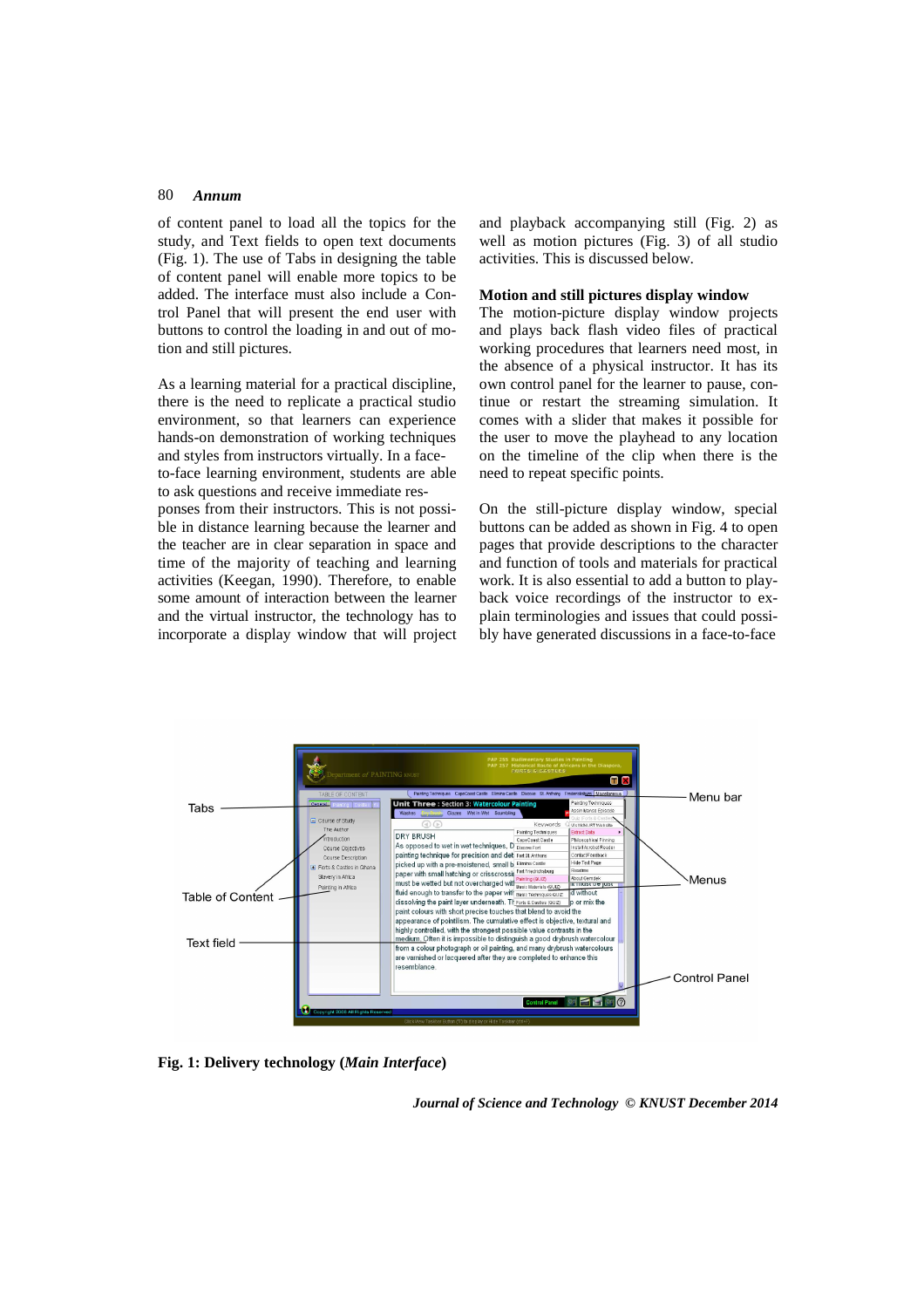



**Fig. 2: Still-picture display window Fig. 3: Motion-picture display window**



**Fig. 4: Navigation buttons for reviewing still pictures** 

environment. A set of navigation buttons that will enable the learner to load in and navigate from one picture to another is also required for slide presentation. By these navigation buttons, the learner can skip familiar pictures and select new subjects for study.

Special features, which are very useful in electronic learning, include drop-down keyword box and explanation notes to the content (Fig. 5) as well as further reading reference pages (Fig. 6). These are text fields, which when added will provide additional information to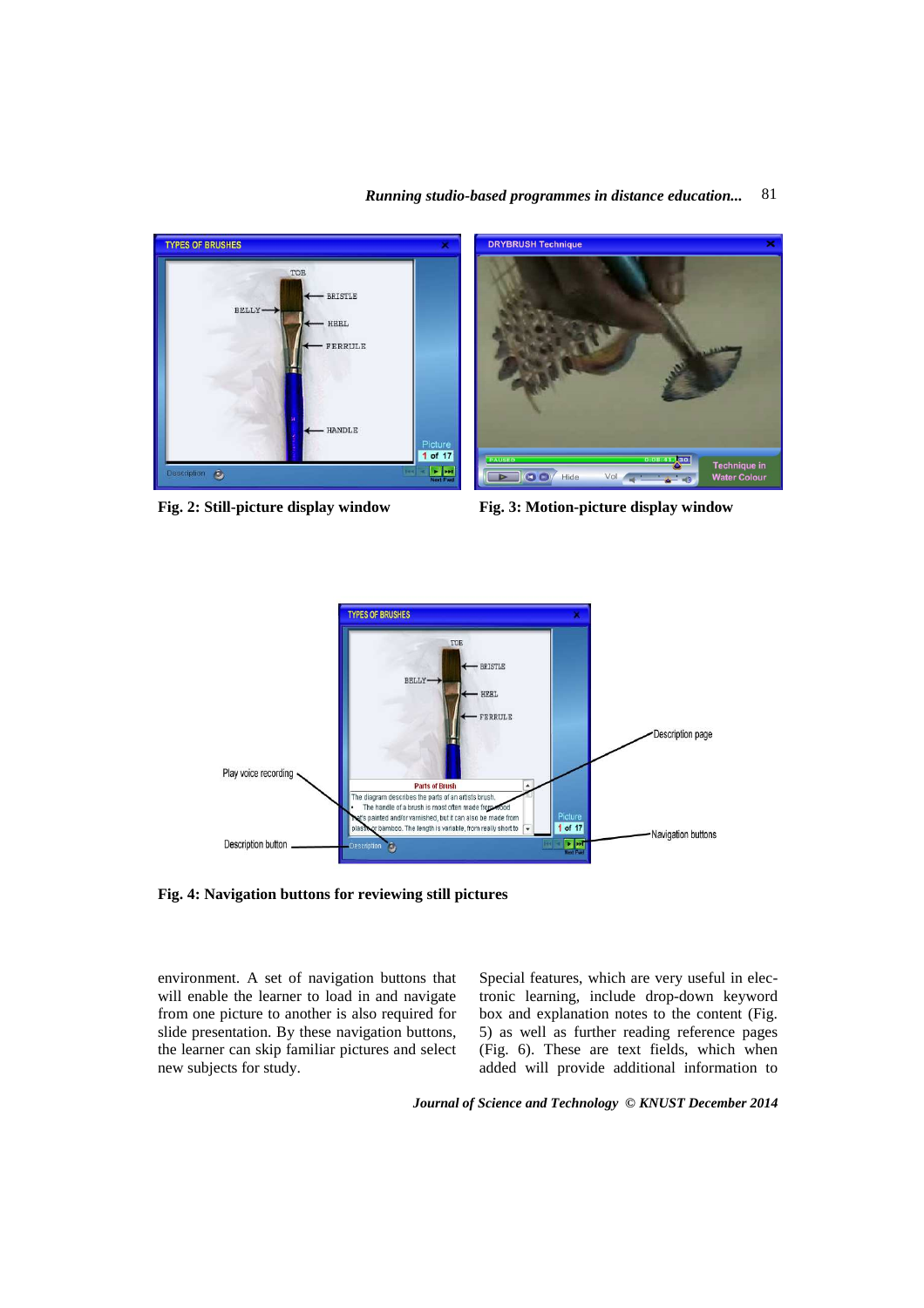|             | <b>DRY BRUSH</b>                                                                                                                                   |                           |                          |          |
|-------------|----------------------------------------------------------------------------------------------------------------------------------------------------|---------------------------|--------------------------|----------|
|             | A technique that is very usefull for bringing out Drybrush<br>the watercolour because very less water<br>is loaded in the brush as oposed to wash. | $\boldsymbol{\mathsf{x}}$ |                          |          |
| Keyword tip |                                                                                                                                                    |                           | vatercolour              |          |
|             |                                                                                                                                                    | Hatching                  | <b>hdiluted</b> paint is |          |
|             |                                                                                                                                                    | <b>Crisscross</b>         | pplied to the            |          |
|             | paper with small hatching or crisscro Touch<br>must be wetted but not overcharged Fluid                                                            |                           | The brush tip            | Keywords |
|             |                                                                                                                                                    |                           | paint must be just       |          |
|             | fluid enough to transfer to the paper                                                                                                              |                           | and without              |          |
|             | dissolving the paint layer underneath                                                                                                              |                           | d up or mix the          |          |
|             | paint colours with short precise toud                                                                                                              |                           | oid the                  |          |
|             | appearance of pointilism. The cumu                                                                                                                 |                           | tive, textural and       |          |
|             | highly controlled, with the strongest                                                                                                              |                           | asts in the              |          |
|             | medium. Often it is impossible to dif                                                                                                              |                           | brush watercolour        |          |
|             | from a colour photograph or oil pain                                                                                                               |                           | rush watercolours        |          |
|             | are varnished or lacquered after the                                                                                                               |                           | enhance this             |          |
|             | resemblance.                                                                                                                                       |                           |                          |          |

**Fig. 5: Explanation notes on keywords** 



#### **Fig. 6: Reference page for further readings**

explain key terms and help them to assess more information from other sources of literature.

End-users of computer programmes often feel exhausted from prolonged sitting behind the computer screen, reading scrolls of pages. Most often preference is given to hardcopies of notes rather than softcopies. It must therefore be possible for the distance learner to print copies of the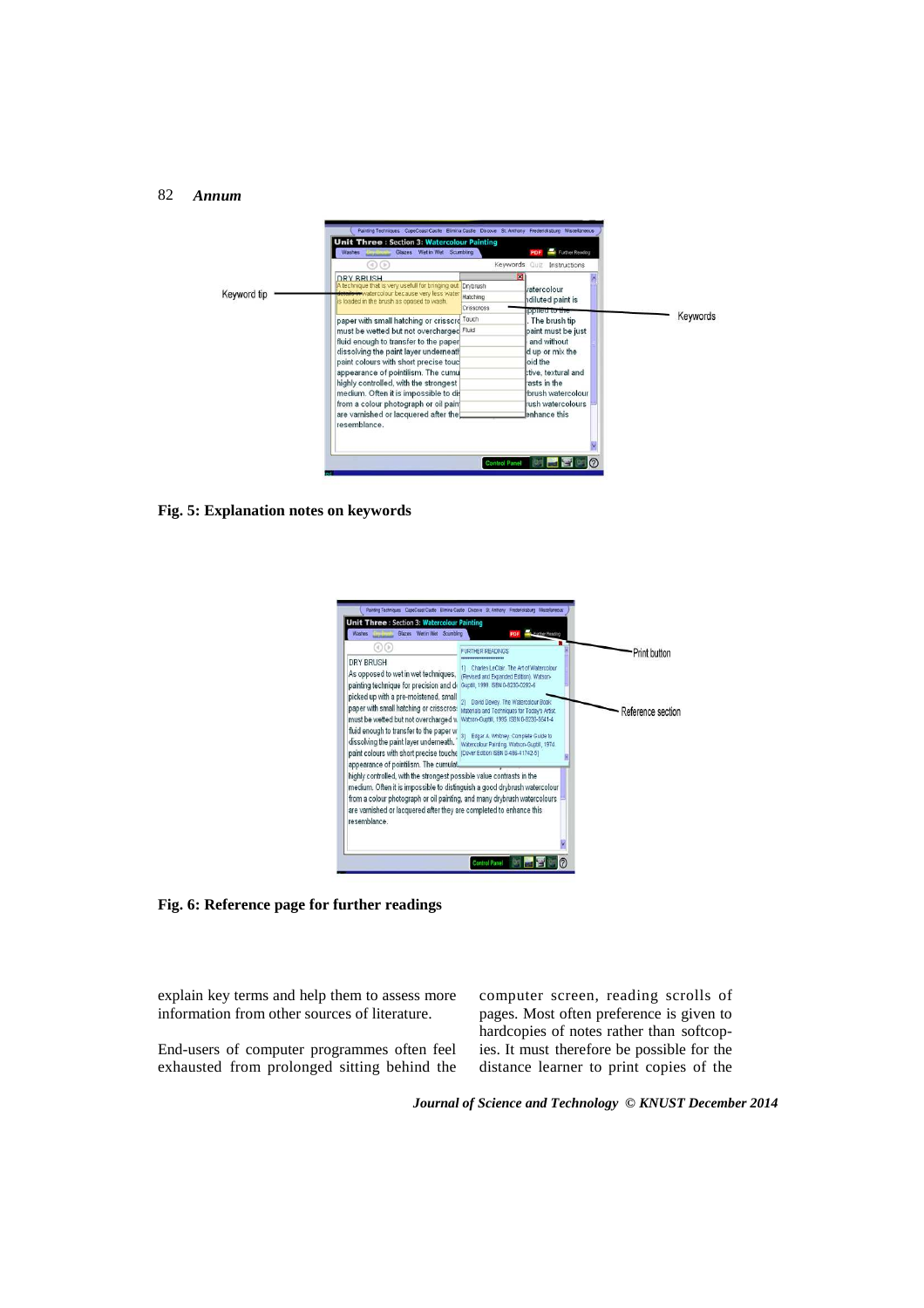text documents provided in the e-content material. This means a print button must accompany each text document displayed (Fig. 6). It is advisable to format printable materials in Portable Document Format (PDF files) to render them non-editable.

This technology is ideal for delivery as an optical disc-based multimedia material due to the huge sizes of the video files that are incorporated which will be a challenge for domain service providers to contain. Otherwise, it can also be delivered through the internet infrastructure.

# **EXPERIMENTING WITH THE TECH-NOLOGY**

Since there is currently no art institution in Ghana running programmes through distance learning, it was necessary to test the viability of this delivery technology with both practical and theory courses. The practical focused on watercolour painting technique whilst the theory focused on Thesis Writing skills. A class of 62 third year Painting and Sculpture students in the Department of Painting and Sculpture at KNUST all of whom were non-resident constituted the subject of the study. The learning materials were delivered on both optical disc (DVD) and through KNUST e-learning site (http://web.knust.edu.gh/elearning/course/ view.php?id=24) hence, students at any point in time could interact with the learning materials even in the absence of the instructor.

The optical disc-based material was developed with 'Adobe Flash'. It incorporated the major multimedia elements of text documents, graphics and most especially, audio-visual materials, to demonstrate and explain watercolour techniques in painting. This was developed with standalone functionality at a production cost of only five cedis (Gh¢5.00) per DVD. The online material, which was on thesis writing skills, was developed with 'Microsoft Word'. It showed related links to other useful websites to enable students interact with other useful information of content materials. This was a strategy to create learner-centred learning environment

and for students to meet their learning needs through reading, observation and hearing of voice recordings. The essence of this, was to facilitate electronic learning for the first time in the department, and to ensure that without the physical presence of the course instructor, students could meaningfully understand the lessons of the course.

The issue of paying dearly for missing lectures no longer bordered students because lecture notes and ancillary materials were always available in the virtual classroom to be accessed at any time. Students' attendance in the virtual classroom could also be monitored. This is because KNUST e-learning site is designed on Moodle platform, which provides additional functionalities for creating forums, chats and security settings to control student enrolment and interaction with learning material. The technology was beneficial to the students all of whom resided off-campus, since they only had to meet for a face-to-face session with the instructor, once every month.

## **Ascertaining students learning experience**

To ascertain the popularity of this technology and its impact on the students learning experiences, a questionnaire was administered to each of the 62 students at the close of the second semester of 2011/2012 academic year, with the motivation to submit unequivocal responses to help evaluate the system and the learning medium. The result was to establish the practicability of the technology to meet the learning needs of the students, confirm its acceptability and to endorse it as an ILMDT tool, to enable studio-based art institutions to run programmes through the system of distance education.

The questionnaire was in two parts. The first part sought for brief personal information about the respondents, excluding their names whilst the second part, comprised of ten questions (five closed and five opened), to elicit their reaction to the idea of running those courses through e-learning and the impact of their learning experience. All the questionnaires ad-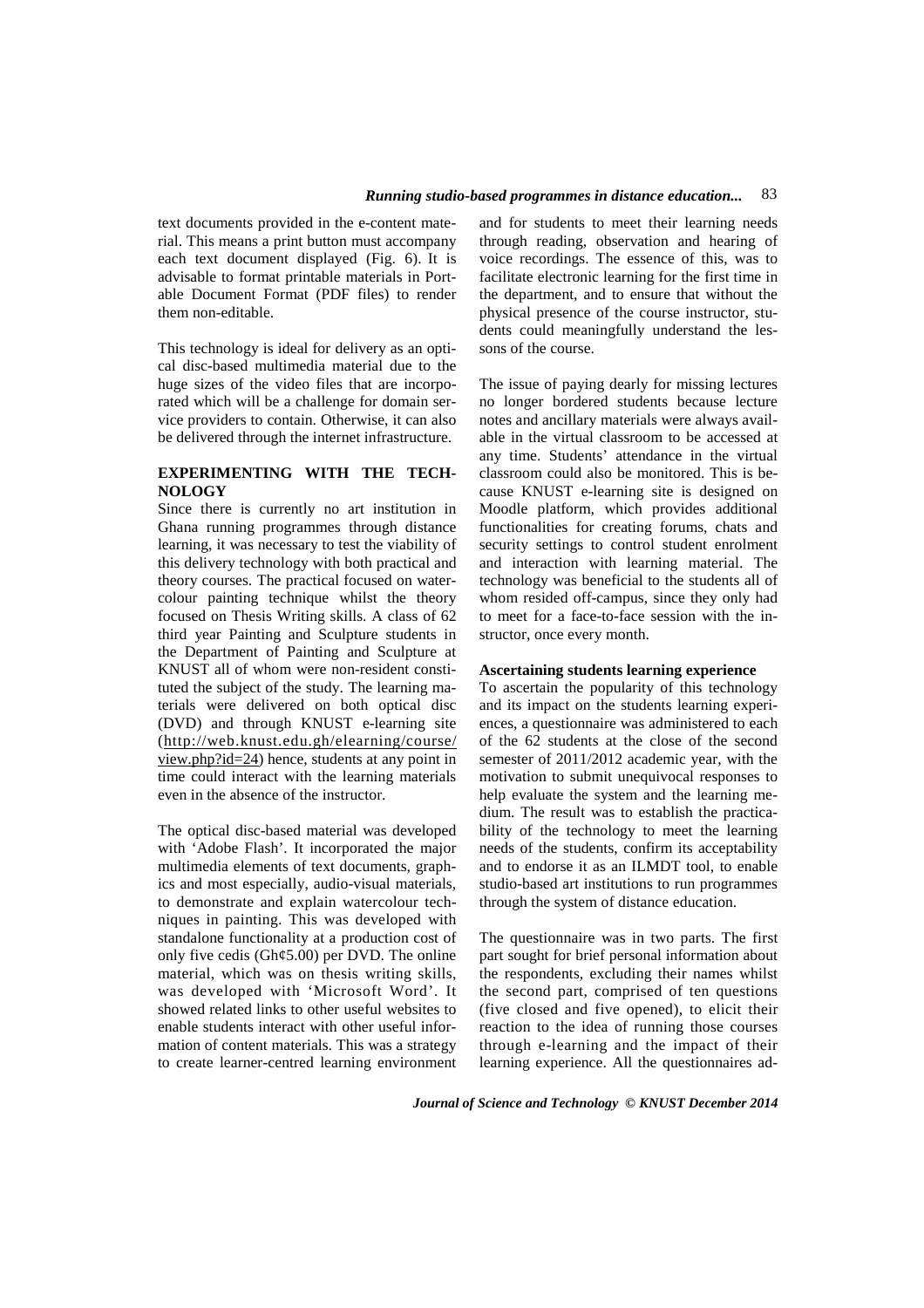ministered were retrieved.

#### **RESULTS AND DISCUSSION**

Students responses to the open-ended questions emphatically confirmed 'thesis writing' as the only course in the department that was delivered by electronic mode through the online virtual system, an indication that the system was yet to be embraced in the department. Again, the results registered a hundred percent (100%) endorsement for the introduction of the system of e-learning in the department even though bandwidth constraints pose a critical hindrance to its implementation. Table 1 and Figs. 7 - 10 indicate the distribution of the responses of the students to the questions posed.

The area of much concern from the students' reaction, which poses a big challenge to the adoption of this system in the department, is the rate of accessibility of learning materials over the internet. More than half (51%) of the class of 62 students indicated that they could access

the materials but with difficulty whilst 47% did not encounter difficulties in accessing learning materials (Fig. 8). This possibly explains why only 24% had very exciting learning experience through this system as against 63% with exciting experience and 13% with less exciting experience (Fig. 10). It is also an indication that the network system in terms of bandwidth space in any institution proposing for the adoption of this system has to be broad enough to enhance smooth flow of heavy volumes of electronic information if all students are to derive full benefits of the system of e-learning.

Regarding the level of interactivity of the learning material, which is vital to e-learning, 92% indicated that it was interactive as against 8% who said it was not (Fig. 7). E-learning material developers wish their beneficiaries to enjoy full interactivity of their products. Any section of the learning population who reports otherwise should be a matter of concern. By the students' assessment of the learning material in terms of

| <b>Ouestions</b>                                  | <b>Option of responses</b> | Freq. of responses |                |
|---------------------------------------------------|----------------------------|--------------------|----------------|
|                                                   |                            | N <sub>0</sub>     | $\frac{0}{0}$  |
| Are the e-learning materials interactive?         | <b>Yes</b>                 | 57                 | 92             |
|                                                   | No.                        | 5                  | 8              |
| What is the degree of accessibility of the learn- | Easily accessible          | 29                 | 47             |
| ing material over the internet?                   | Accessible with difficulty | 32                 | 51             |
|                                                   | Not accessible             | 1                  | 2              |
| What is your candid assessment of the nature of   | Excellent                  |                    | 11             |
| the learning material in terms of content, and    | Very good                  | 42                 | 68             |
| interactivity?                                    | Good                       | 12                 | 19             |
|                                                   | <b>Bad</b>                 |                    | $\overline{c}$ |
| What has your learning experience been like?      | Very exciting              | 15                 | 24             |
|                                                   | Exciting                   | 39                 | 63             |
|                                                   | Less exciting              | 8                  | 13             |
|                                                   | Unexciting                 | $\Omega$           | $\Omega$       |
| Will you recommend the adoption of this           | Yes                        | 62                 | 100            |
| system for your department?                       | N <sub>0</sub>             | $\theta$           |                |

#### **Table 1: Frequencies of responses from students**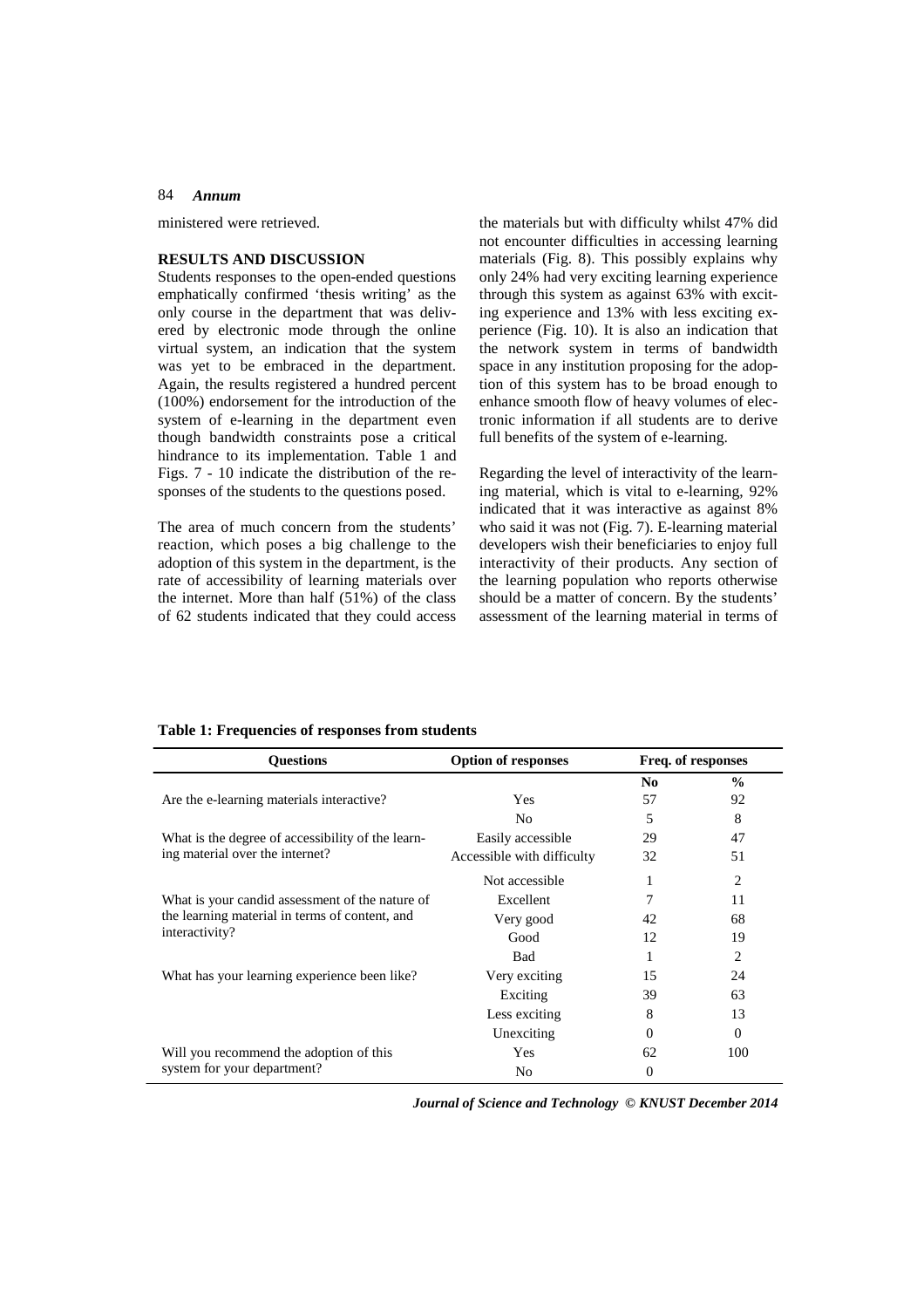

# *Running studio-based programmes in distance education...* 85

**Fig. 7: Interactivity of the e-learning materials** 



**Fig. 8: Accessibility of the learning material over the internet** 

content and interactivity, 68% said it was very good as against 2% who found the material to be bad. Thus, 11% valued it as excellent whilst 19% deemed it to be good (Fig. 9). The entire class of 62 students recommended the adoption of this system in the department. This was a

sign that the students who are the focus of education would embrace the system.

#### **CONCLUSION**

Although there are appropriate technologies like video-conferencing that can facilitate the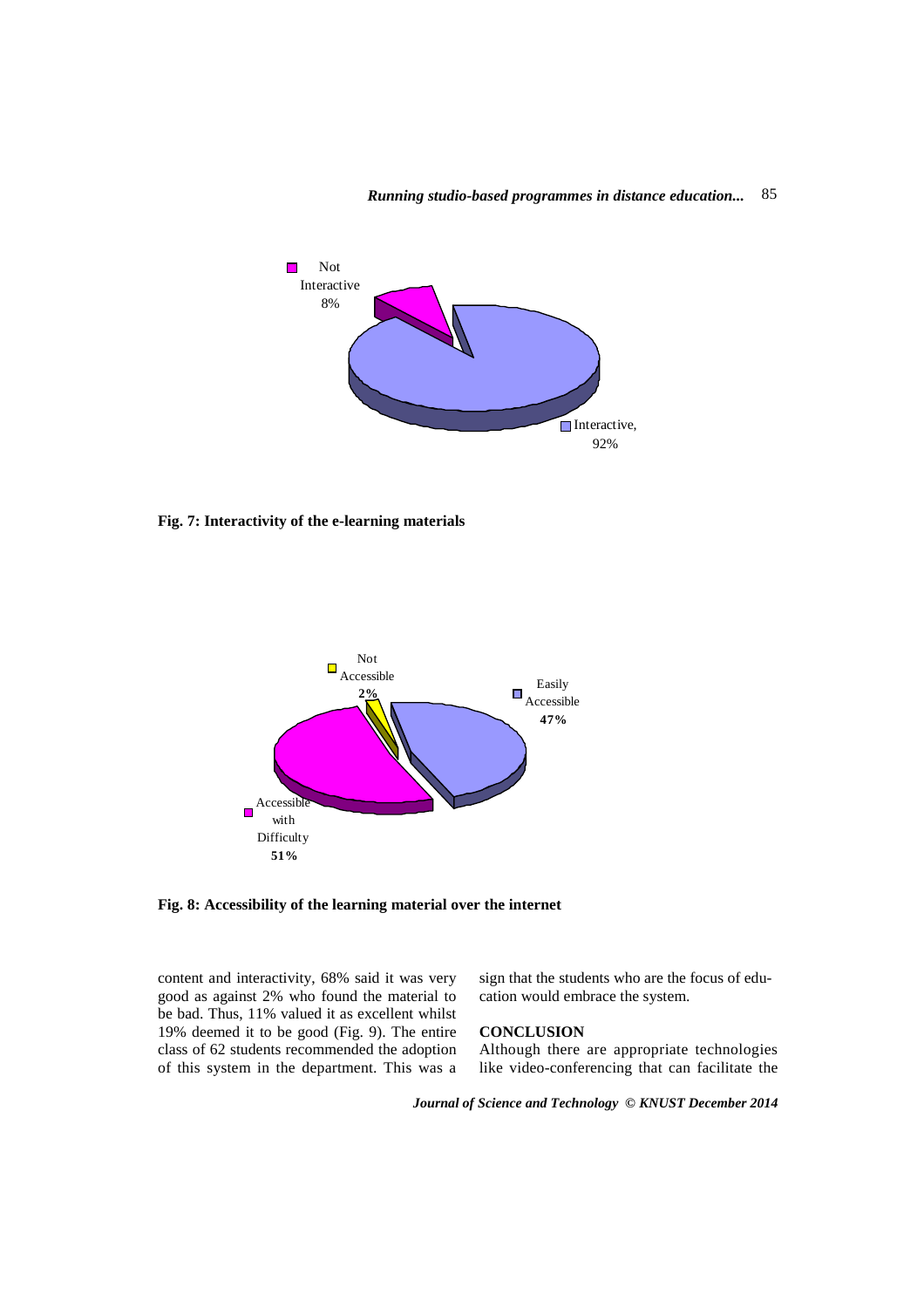

**Fig. 9: Students assessment of the nature of the learning material in terms of content and interactivity** 



**Fig. 10: Students' learning experience with the software** 

running of programmes in distance education for practically oriented tertiary institutions, it will be very challenging for art institutions in Ghana to run this system of education. Financial capacity is the obvious difficulty that could threaten its success. The need for developing the technological acumen to appropriate delivery technologies that incorporate graphics, sound, video and text documents in the development of course materials for distance learners should be embraced.

Although similar technologies have been employed in specialised fields of study as in the